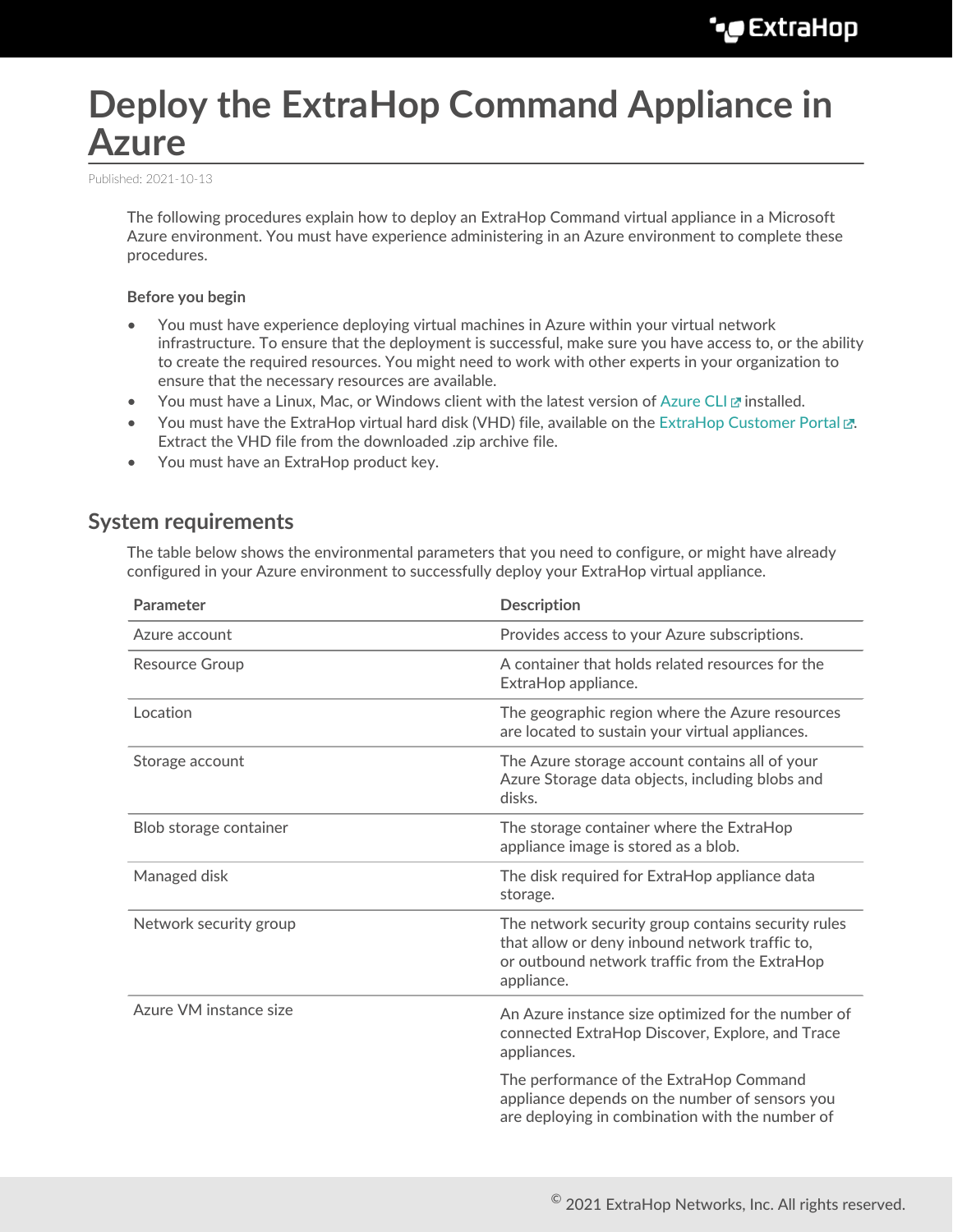## ExtraHop **@•**

| <b>Parameter</b>             | <b>Description</b>                                                                                                                                        |
|------------------------------|-----------------------------------------------------------------------------------------------------------------------------------------------------------|
|                              | devices you expect the system to discover in your<br>environment. To determine the appropriate sizing,<br>see Command Appliance Performance Guidelines E. |
|                              | • Small Deployments: Standard_D4_v3 (4 vCPU<br>and 16 GiB RAM)                                                                                            |
|                              | • Medium Deployments: Standard_D8_v3 (8 vCPU<br>and 32 GiB RAM)                                                                                           |
|                              | • Large Deployments: Standard_D16_v3 (16 vCPU<br>and 64 GiB RAM)                                                                                          |
|                              | • Extra Large Deployments: Standard_D32_v3 (32<br>vCPU and 128 GiB RAM                                                                                    |
| Public or private IP address | The IP address that enables access to the ExtraHop<br>system.                                                                                             |

### **Deploy the Command appliance**

#### **Before you begin**

The procedures below assume that you do not have the required resource group, storage account, storage container, and network security group configured. If you already have these parameters configured, you can proceed to step 6 after you log in to your Azure account.

1. Open a terminal application on your client and log in to your Azure account.

az login

- 2. Open https://aka.ms/devicelogin in a web browser and enter the code to authenticate, and then return to the command-line interface.
- 3. Create a resource group.

```
az group create --name <name> --location <location>
```
For example, create a new resource group in the West US region.

az group create --name exampleRG --location westus

4. Create a storage account.

az storage account create --resource-group <resource group name> --name <storage account name>

For example:

```
az storage account create --resource-group exampleRG --name examplesa
```
5. View the storage account key. The value for  $key1$  is required for step 6.

az storage account keys list --resource-group <resource group name> -account-name <storage account name>

For example:

```
az storage account keys list --resource-group exampleRG --account-name
 examplesa
```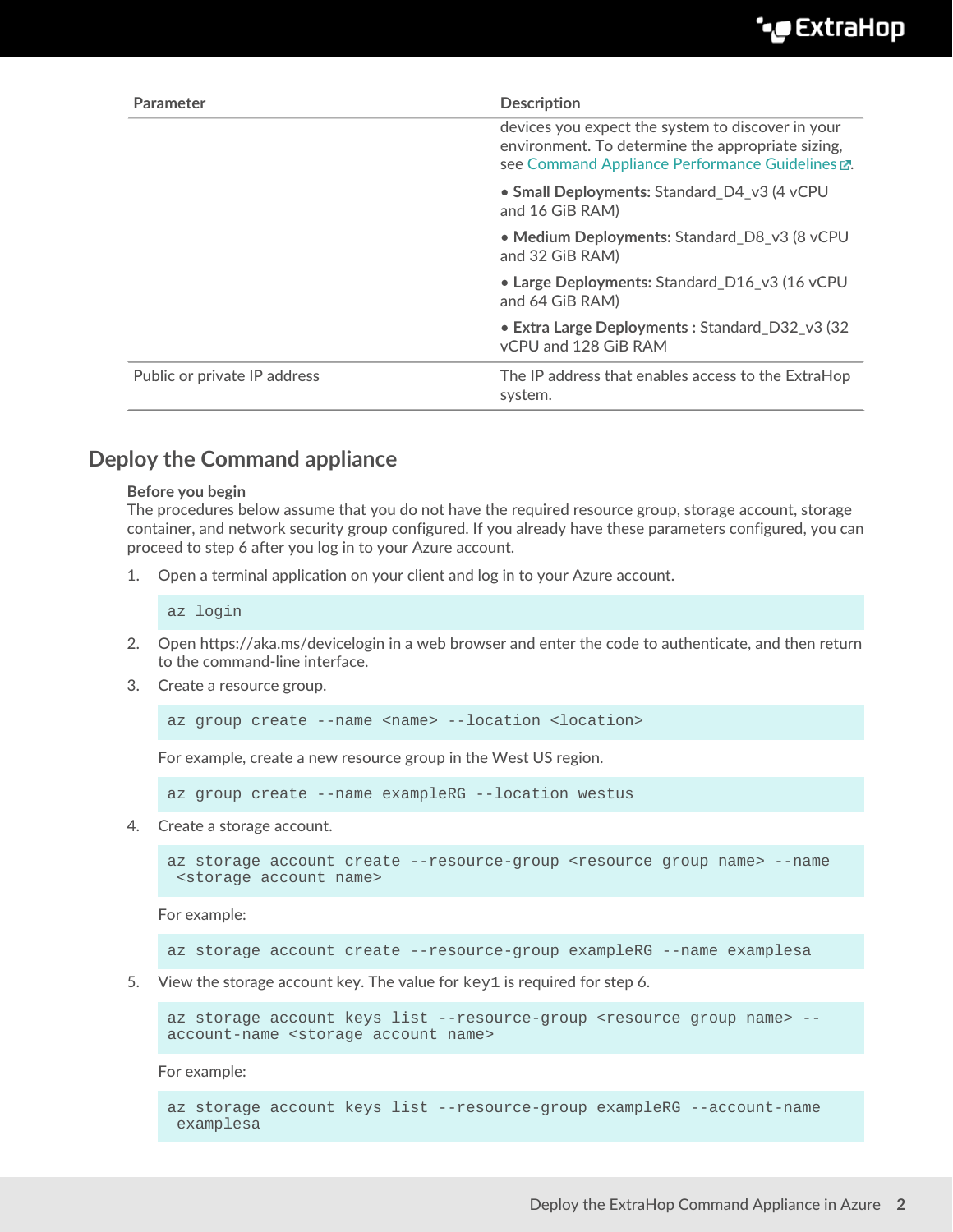## **∙e** ExtraHop

Output similar to the following appears:

```
\Gamma {
    "keyName": "key1",
    "permissions": "Full",
    "value":
  "CORuU8mTcxLxq0bbszhZ4RKTB93CqLpjZdAhCrNJugAorAyvJjhGmBSedjYPmnzXPikSRigd
5T5/YGYBoIzxNg=="
 },
   { "keyName": "key2",
    "permissions": "Full",
    "value": "DOlda4+6U3Cf5TUAng8/GKotfX1HHJuc3yljAlU+aktRAf4/
KwVQUuAUnhdrw2yg5Pba5FpZn6oZYvROncnT8Q=="
 }
]
```
6. Set default Azure storage account environment variables. You can have multiple storage accounts in your Azure subscription. To select one account to apply to all subsequent storage commands, set these environment variables. If you do not set environment variables you will always have to specify - account-name and --account-key in the commands in the rest of this procedure.

export AZURE\_STORAGE\_ACCOUNT=<storage account name>

export AZURE STORAGE KEY=<key1>

Where *<key1>* is the storage account key value that appears in step 5.

For example:

export AZURE\_STORAGE\_ACCOUNT=examplesa

export AZURE\_STORAGE\_KEY=CORuU8mTcxLxq0bbszhZ4RKTB93CqLpjZdAhCrNJugAor AyvJjhGmBSedjYPmnzXPikSRigd5T5/YGYBoIzxNg==

7. Create a storage container.

az storage container create --name <storage container name>

For example:

az storage container create --name examplesc

8. Upload the Command appliance VHD file to the blob storage.

 az storage blob upload --container-name <container> --type page --name <blob name> --file <path/to/file> --validate-content

For example:

```
az storage blob upload --container-name examplesc --type page
--name command_appliance.vhd --file /Users/admin/Downloads/extrahop-eca-
azure-7.2.0.5000.vhd --validate-content
```
9. Retrieve the blob URI. You will need the URI when you create the managed disk in the next step.

```
az storage blob url --container-name <storage container name> --name
 <blob name>
```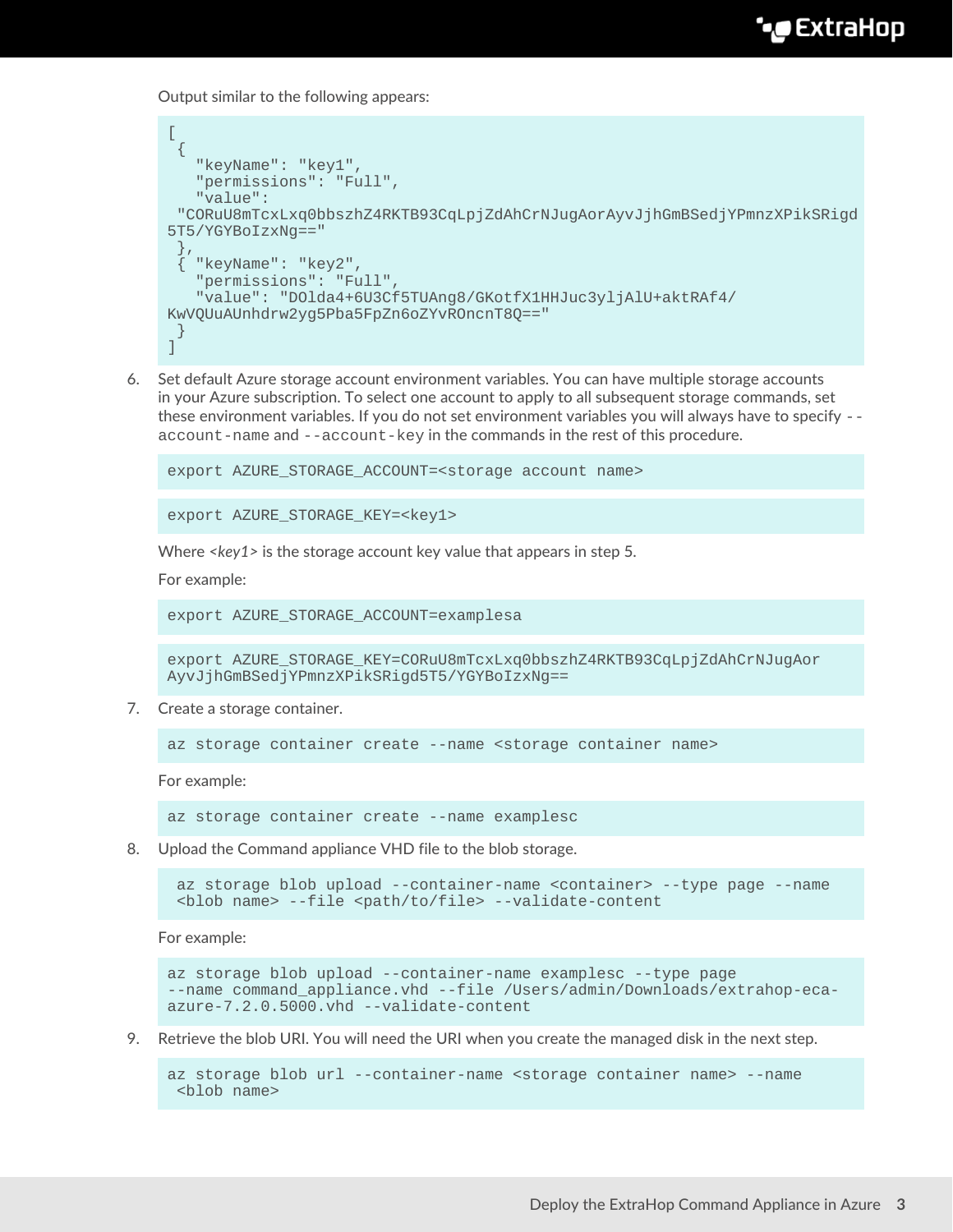•e ExtraHop

For example:

```
az storage blob url --container-name examplesc --name
 command_appliance.vhd
```
Output similar to the following example appears:

https://examplesa.blob.core.windows.net/examplesc/command\_appliance.vhd

10. Create a managed disk, sourcing the Command VHD file.

```
az disk create --resource-group <resource group name> --location <Azure
 region> 
--name <disk name> --sku <Azure sku> --source <blob uri> --size-gb <size
 gb>
```
Where sku specifies the type of disk and desired replication pattern. Managed disks support only Standard\_LRS and Premium\_LRS. Premium\_LRS has a maximum disk size of 1 TB and Standard\_LRS has a maximum disk size of 4TB.

Refer to the [Command Appliance Performance Guidelines](https://docs.extrahop.com/8.4/customers/eca-guidelines)  $\mathbb Z$  the disk size for the recommended  $-\mathbb Z$ size-gb parameter.

For example:

```
az disk create --resource-group exampleRG --location westus 
--name exampleDisk --sku Standard_LRS --source https://
examplesa.blob.core.windows.net/examplesc/command_appliance.vhd 
--size-gb 52
```
11. Create the VM and attach the managed disk. This command creates the Command appliance VM with a default network security group and private IP address.

```
az vm create --resource-group <resource group name> --public-ip-address
 "" --location <Azure region> 
--name <vm name> --os-type linux --attach-os-disk <disk name> --size
 <azure machine size>
```
For example:

```
az vm create --resource-group exampleRG --public-ip-address "" --location
 westus --name exampleVM --os-type linux 
--attach-os-disk exampleDisk --size Standard_D2_v3
```
12. Log in to the Azure portal through <https://portal.azure.com>**and configure the networking rules for** the appliance. The network security group must have the following rules configured:

**Table 1: Inbound Port Rules**

| Name         | Port | Protocol   |
|--------------|------|------------|
| <b>HTTPS</b> | 443  | <b>TCP</b> |
| <b>SSH</b>   |      | <b>TCP</b> |

**Table 2: Outbound Port Rules**

| Name         | Port | Protocol   |
|--------------|------|------------|
| <b>HTTPS</b> | 443  | <b>TCP</b> |